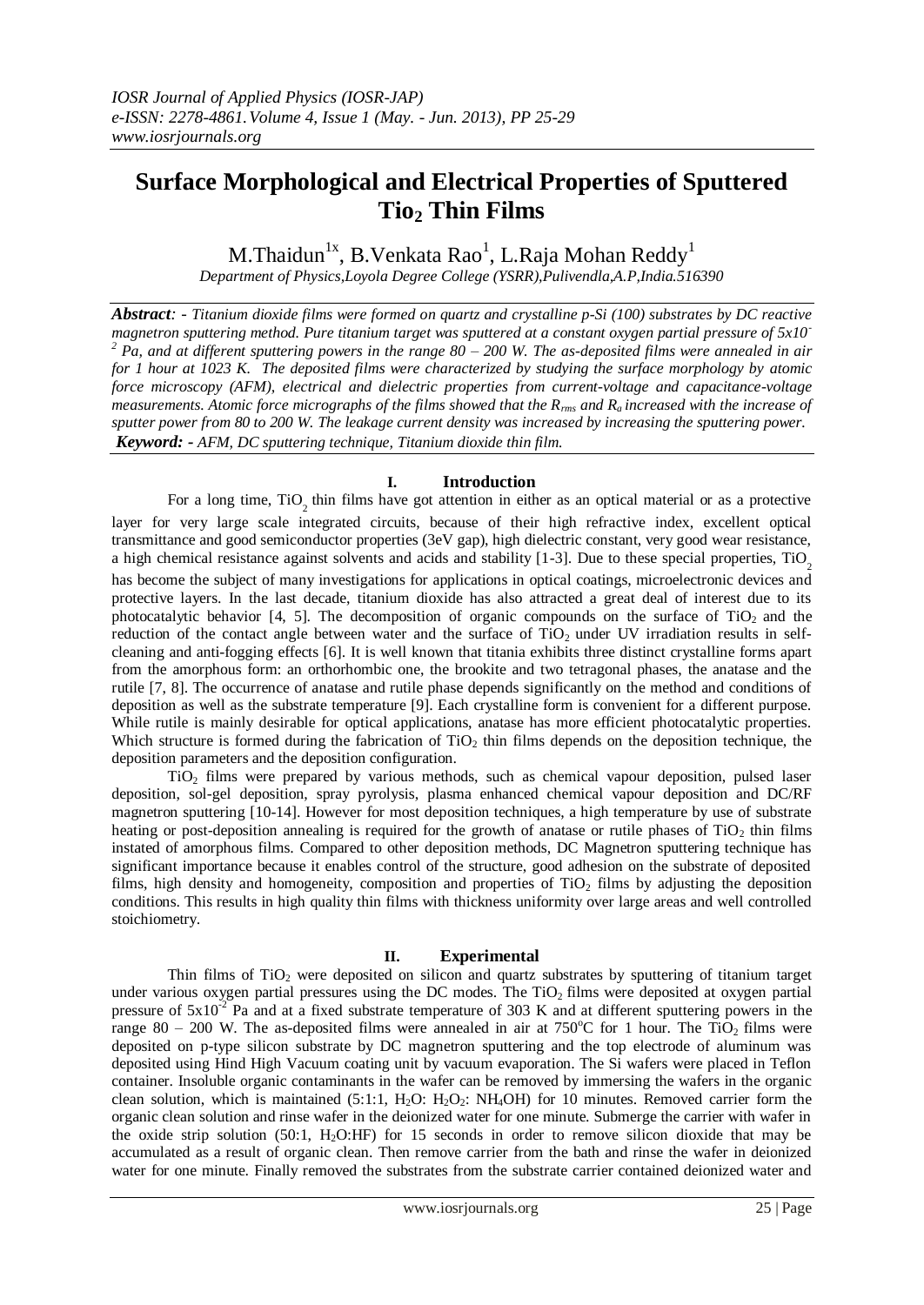blown dry with nitrogen. The deposited films were characterized by studying the surface morphology by atomic force microscopy (AFM), electrical and dielectric properties from current-voltage and capacitance-voltage measurements.

#### **III. Results and Discussion**

The dependence of deposition rate of the TiO<sub>2</sub> films on the sputtering power is shown in figure 3.1. The deposition rate of the films at a low sputtering power of 50 W was 1.26 nm/min. At low sputtering powers, the target current was low which attributed to the lower argon ion bombardment on the target surface due to lower ion flux results in low sputtering yield. The deposition rate of the films increased from 1.26 to 6.66 nm/ min with the increase of sputter power from 80 to 200 W. At higher sputtering powers, high argon ion flux generally resulted in substantial ion bombardment on the target with high kinetic energy which increased the probability that the impact of incident ions will eject more target atoms [15].

The surface morphological studies of the sputtered  $TiO<sub>2</sub>$  thin films were carried out by using atomic force microscope. Figure 3.2 shows the atomic force micrographs of the  $TiO<sub>2</sub>$  films deposited at different sputtering powers. The micrographs showed that the  $TiO<sub>2</sub>$  films deposited at low sputtering power has a smoother and less dense in structure. At low sputtering powers, the adatoms with low kinetic energy result in negligible surface diffusion. When sputtering power increased to 120 W, the TiO<sub>2</sub> films appeared to be continuous with fine sized grains might be due to presence of mixed phase. As the sputtering power increased to 160 W, the grain size of the films increased. The surface diffusion of the adatoms was enhanced with the momentum transfer to the growing surface resulted an increase in the grain size present in the films. The enhancement in crystallinity of the films was achieved at higher sputtering power of 200 W due to larger impact energy of the bombarding particles, which lead to better surface mobility. The higher the sputtering power, the more likely the film formed was of continuous and with higher crystallinity due to sufficient high adatom mobility which improved the surface diffusion. The grain size of the  $TiO<sub>2</sub>$  films increased as the sputtering power increased. The increase in the grain size was a result of bombardment to the growth surface by more energetic particles with increasing sputtering power was also reported by Song et al. [16].

Figure 3.3 shows the typical leakage current characteristics of the MOS (Al/TiO<sub>2</sub>/p-Si) structured capacitors for negative and positive applied voltages formed at different sputter powers. For the current – voltage measurements, a step time of 1s and a step voltage of 0.1 V was used. It is seen from the figure that the leakage current density increased with the increase of sputter power. The minimum leakage current density achieved with sputter power of 80 W at a gate bias voltage of 1.5 V was  $1.30x10^{-8}$  A/cm<sup>2</sup> and it was increased to 1.39x10<sup>-6</sup> A/cm<sup>2</sup> by increasing the sputter power to 200 W. The increase in leakage current density with sputtering power was due to the increase in oxygen defects in the  $TiO<sub>2</sub>$  films and also increases in the structural defects. Huang et al. [17] was also observed the increase in leakage currents with the increase in sputter power of  $MgTiO<sub>3</sub>$  films.

Figure 3.4 shows the capacitance-voltage at different frequencies at different frequencies for Al/TiO<sub>2</sub>/p-Si capacitors formed at different sputtering powers in the range 80 – 200 W and annealed at 1023 K. The capacitance of the  $TiO<sub>2</sub>$  capacitors was decreased with the increase in frequency. The increase of capacitance of the device at low frequencies depends on the ability of the electron concentration to follow the applied signal. While the decrease of capacitance of the device at high frequencies, the charge at the interface cannot follow an AC signal.

The capacitance–voltage measurements for  $TiO<sub>2</sub>$  films formed at different sputtering powers were shown in figure 3.5. The experimental characteristics are similar to normal C–V dependence, i.e. accumulation, depletion and inversion could be easily recognized (Fig. 3.5). For negatively biased structure, negative electron charge at the gate is balanced by positive hole charges accumulated near the surface of the semiconductor (ptype). In an ideal MOS system capacitance (C) measured in this accumulation state is equal to oxide capacitance  $C_{ox} = 2794x10^{-12}$  F at 80 W. Switching the bias voltage into positive direction makes semiconductor surface depleted from the holes, so that the additional capacitance of space charge layer Cs, is serially connected to  $C_{\alpha}$ . Moreover, the positive gate biasing makes that at low frequency conditions inversion of the conduction type occurs. In the strong inversion conditions, potential changes at the gate are determined by the presence of electrons at the semiconductor metal interface. Thus, the total measured capacitance, similar to the accumulation state, approach to the C<sub>ox</sub>. The capacitance of TiO<sub>2</sub> films was decreased from 2794x10<sup>-12</sup> to 1309x10<sup>-12</sup> F with the increase of sputter power from 80 to 200 W [17]. The capacitance of the  $TiO<sub>2</sub>$  capacitors was increased due to the decrease in the measured thickness of the films with the decrease of sputtering power. From the measured capacitance and physical thickness, the dielectric constant  $(k)$  of the TiO<sub>2</sub> films can be calculated. The dielectric constant was calculated from the capacitance - voltage curves using the following formula,

 $C = k\epsilon_0 A / t$  (1)

Where C is the capacitance, k the dielectric constant of the material,  $\varepsilon_0$  the permittivity of free space (8.85x10<sup>-</sup>)  ${}^{3}$ fF/ $\mu$ m), A the area of the capacitor, and t the thickness of the dielectric. The dielectric constant of the TiO<sub>2</sub>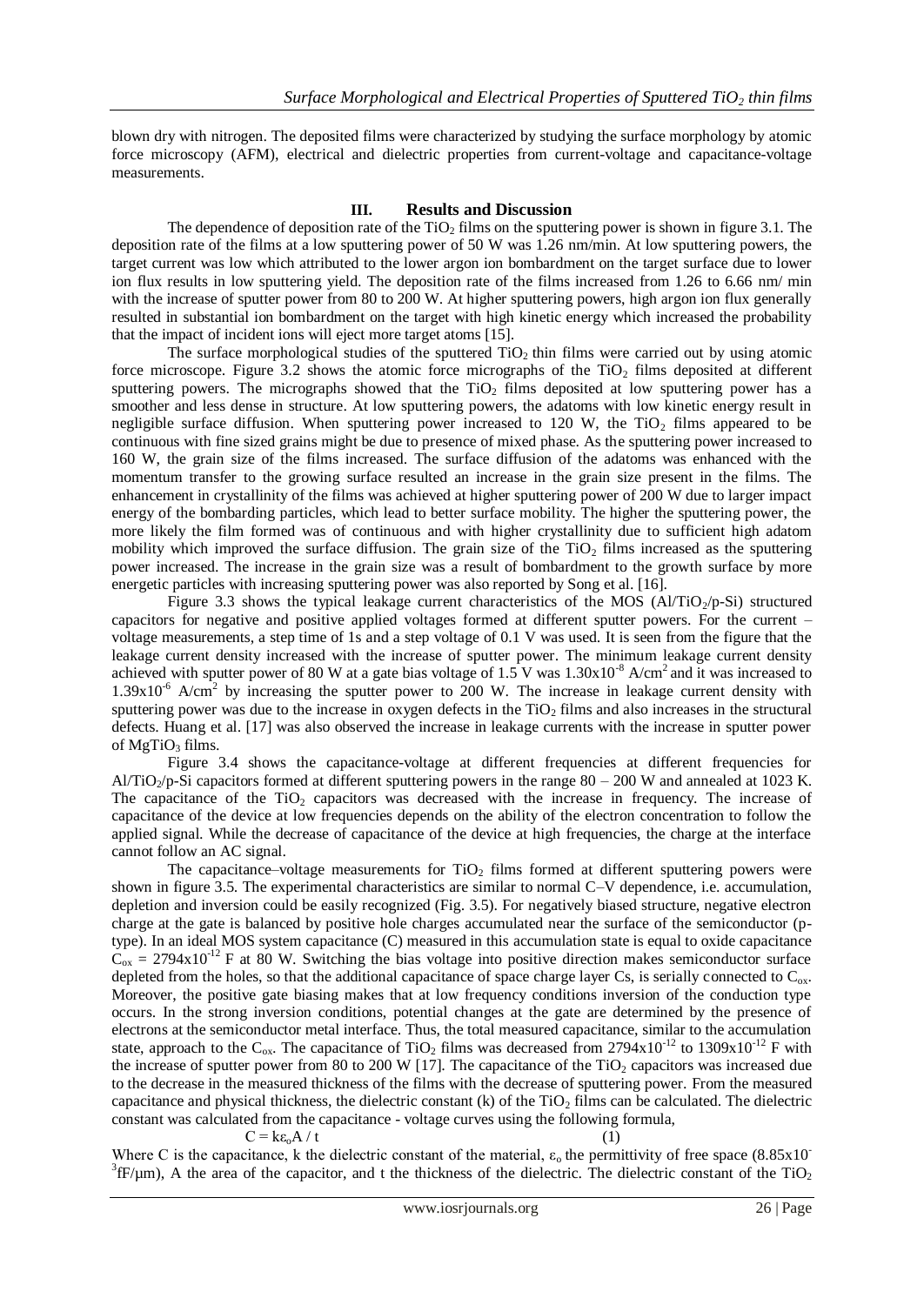films formed at sputter power of 80 W was 10 and it increased to 35 with the increase of sputtering power to 200 W. Figure 3.6 shows the dependence of dielectric constant on sputter power. The dielectric constant of the films increased with the increase of sputter power. These annealed films at different sputter powers leads to decrease of structural defects, and change the phase transformation from anatase to rutile phase, hence enhance in the dielectric constant of the  $TiO<sub>2</sub>$  films.



Fig.3.1. Variation of deposition rate with sputter power of  $TiO<sub>2</sub>$  films.



Fig.3.2. Atomic force micrographs of  $TiO<sub>2</sub>$  films formed at: (a) 80, (b) 120, (c) 160 and (d) 200 W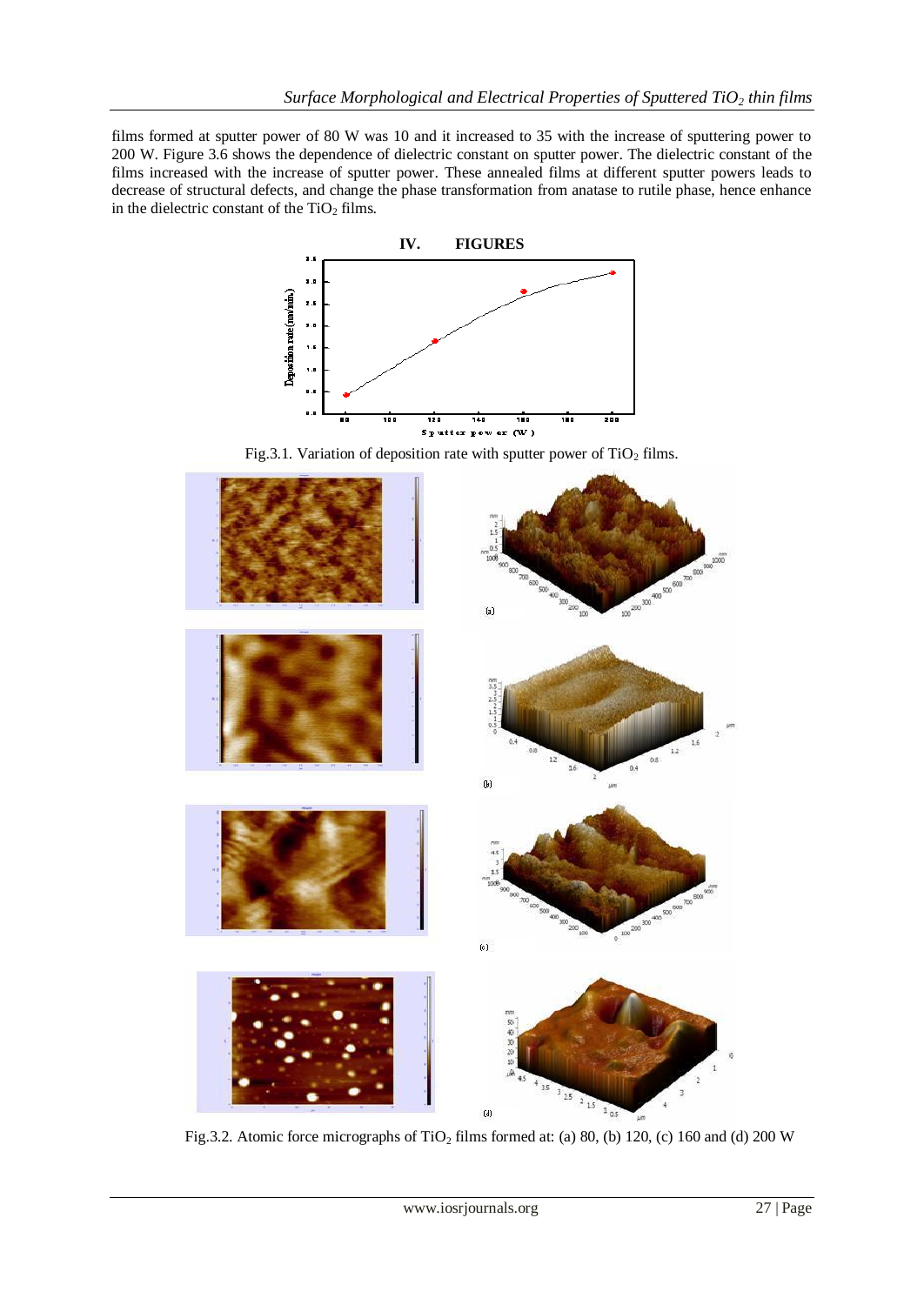

Fig. 3.3. I-V characteristics of TiO<sub>2</sub> films formed at different sputter powers.



Fig. 3.4 Capacitance – Voltage curves of Al/TiO<sub>2</sub>/p-Si capacitors at different Frequencies.



Fig. 3.5 Capacitance – Voltage curves (at 1 MHz) of Al/TiO<sub>2</sub>/p-Si capacitors